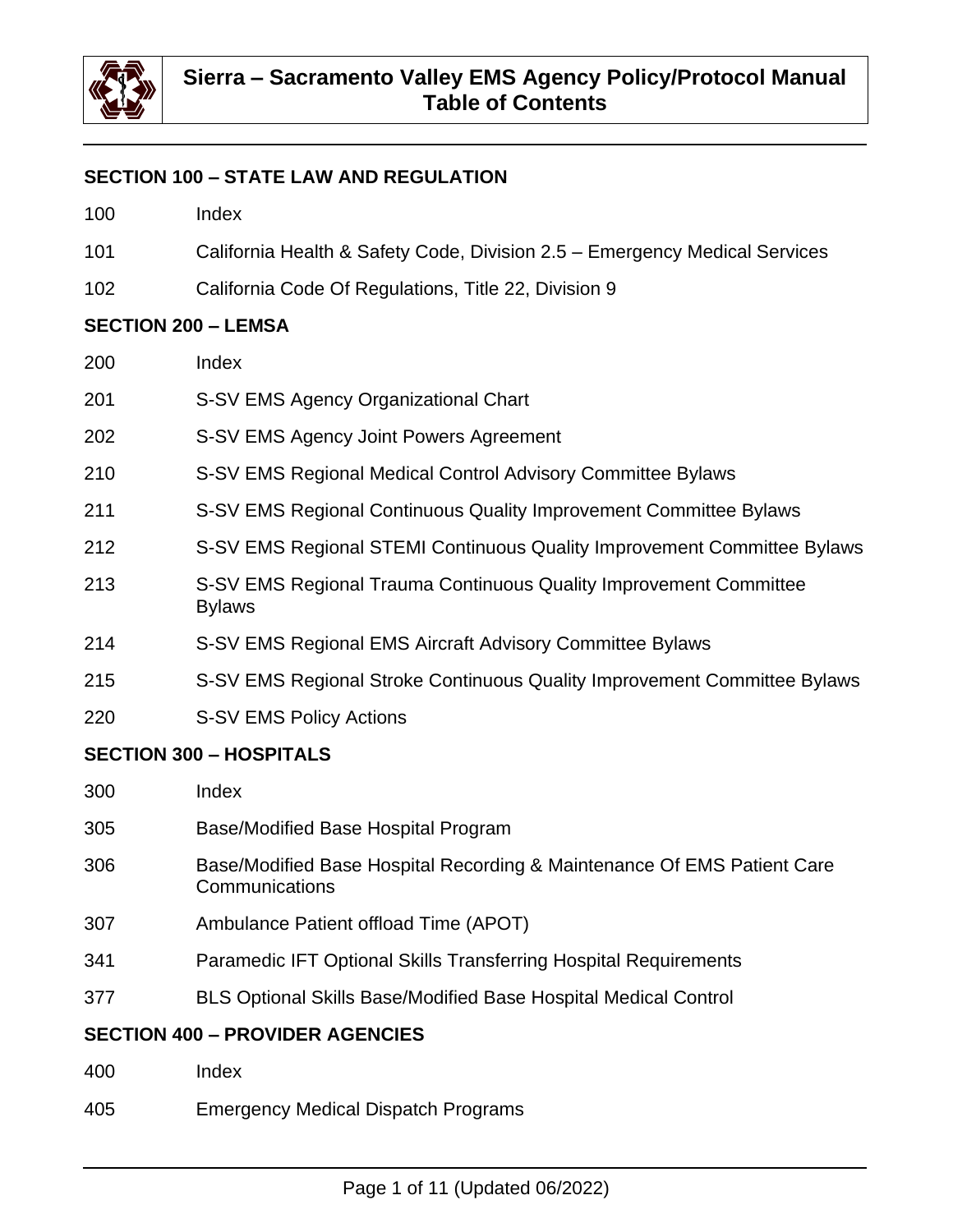

- LALS/ALS Provider Agency Responsibilities 911 Ambulance Provider Dispatch Requirements 911 Ambulance Response Time Criteria Alternate Transport Vehicles Paramedic IFT Optional Skills Provider Agency Approval, Requirements & **Responsibilities** 441-A Paramedic IFT Optional Skills Provider Application EMS Aircraft Requesting, Coordination & Operations Tactical Emergency Medical Services (TEMS) 460-A Tactical Casualty Care (TCC) Training Program Application Automatic Aid/Mutual Aid/Disaster Assistance (Including EMPF, AST & MTF Resource Requests) 461-A EMS Personnel Limited Request For Recognition AED Provider Approval/Requirements
- BLS Optional Skills Provider Approval/Requirements

## **SECTION 500 – PATIENT DESTINATION**

EMS Service Provider Permit

- Index
- Emergency Department Downgrade/Cessation
- Patient Destination
- 505-A Hospital Capabilities
- STEMI Receiving Center Designation Criteria, Requirements & Responsibilities
- Stroke Receiving Center Designation Criteria, Requirements & Responsibilities
- Ambulance Patient Diversion
- 508-A Ambulance Patient Diversion Form
- Trauma Center Designation Criteria, Requirements & Responsibilities
- Rapid Re-Triage & Interfacility Transport Of STEMI, Stroke & Trauma Patients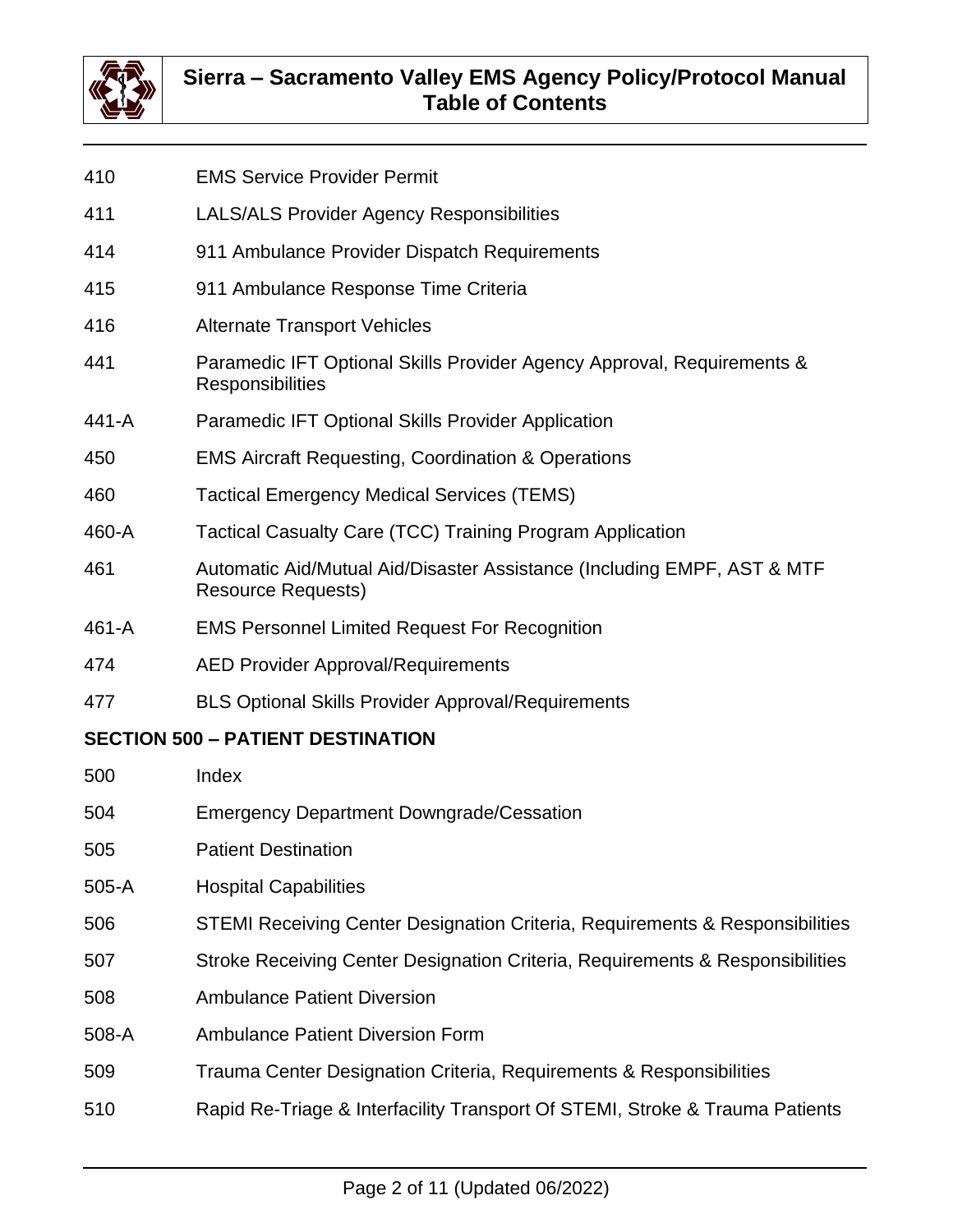

#### **SECTION 600 – DOCUMENTATION AND QI**

- EMS Documentation
- 605-A BLS Optional Skills Utilization Patient Care Report
- 605-B Interim Patient Care Report
- 605-C Law Enforcement Naloxone Utilization Patient Care Report
- EMS System Quality Improvement Program (EMSQIP)

#### **SECTION 700 – EQUIPMENT AND SUPPLIES**

- ALS Provider Agency Inventory Requirements
- ALS Specialty Program Provider Inventory Requirements
- LALS Provider Agency Inventory Requirements
- BLS Provider Agency Inventory Requirements
- Prehospital Provider Agency Unit Inspections
- Equipment & Supply Shortages
- Management Of Controlled Substances
- Biomedical Equipment Maintenance

#### **SECTION 800 – FIELD POLICIES & TREATMENT PROTOCOLS**

- Index
- 801 Emergency Medical Technician (EMT) Scope Of Practice
- Advanced Emergency Medical Technician (AEMT) Scope Of Practice
- Paramedic Scope Of Practice
- Emergency Medical Responder (EMR) Scope Of Practice
- Public Safety First Aid (PSFA) Scope Of Practice
- Unified Paramedic Optional Scope Of Practice For Qualified Transport Programs
- COVID-19 Testing Sample Collection By EMS Personnel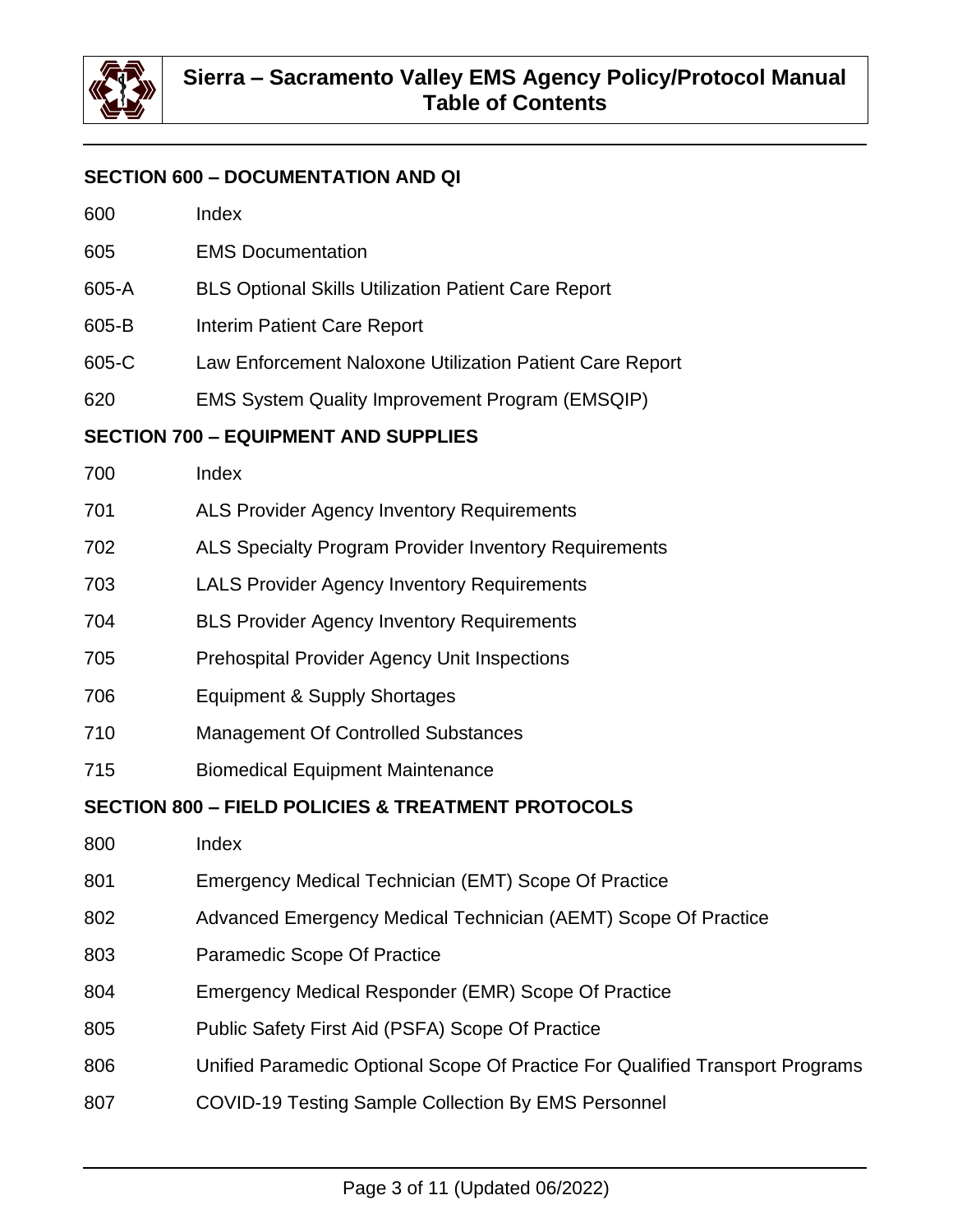

| 808   | EMS Personnel Administration Of Intramuscular Influenza &/Or COVID-19<br>Vaccine |
|-------|----------------------------------------------------------------------------------|
| 812   | Base/Modified Base/Receiving Hospital Contact                                    |
| 820   | <b>Determination Of Death</b>                                                    |
| 823   | DNR, POLST & End Of Life Option Act                                              |
| 823-A | <b>DNR Form</b>                                                                  |
| 823-B | <b>POLST Form</b>                                                                |
| 825   | <b>Crime Scene Management</b>                                                    |
| 830   | <b>Suspected Child Abuse/Neglect Reporting</b>                                   |
| 830-A | <b>Suspected Child Abuse Report</b>                                              |
| 832   | Suspected Elder/Dependent Adult Abuse Reporting                                  |
| 832-A | Suspected Elder/Dependent Adult Abuse Report                                     |
| 834   | <b>Active Shooter/Mass Violence Incidents</b>                                    |
| 835   | Medical Control At The Scene Of An Emergency                                     |
| 836   | <b>Hazardous Materials Incidents</b>                                             |
| 837   | <b>Multiple Casualty Incidents</b>                                               |
| 837-A | MCI Checklist & Medical Branch Organizational Chart                              |
| 837-B | <b>Prehospital Patient Tracking Worksheet</b>                                    |
| 837-C | <b>MCI Support &amp; Transportation Resources</b>                                |
| 837-D | <b>MCI Details/Feedback Form</b>                                                 |
| 838   | <b>Crisis Standard Of Care Procedures</b>                                        |
| 838-A | Crisis Standard Of Care Altered 911/EMD Triage Algorithm                         |
| 838-B | Crisis Standard Of Care EMS System Orders                                        |
| 838-C | <b>Crisis Standard Of Care Prehospital Treatment Orders</b>                      |
| 838-D | Medical & Health Disaster Responsibilities By Primary Entity                     |
| 839   | Physician On Scene                                                               |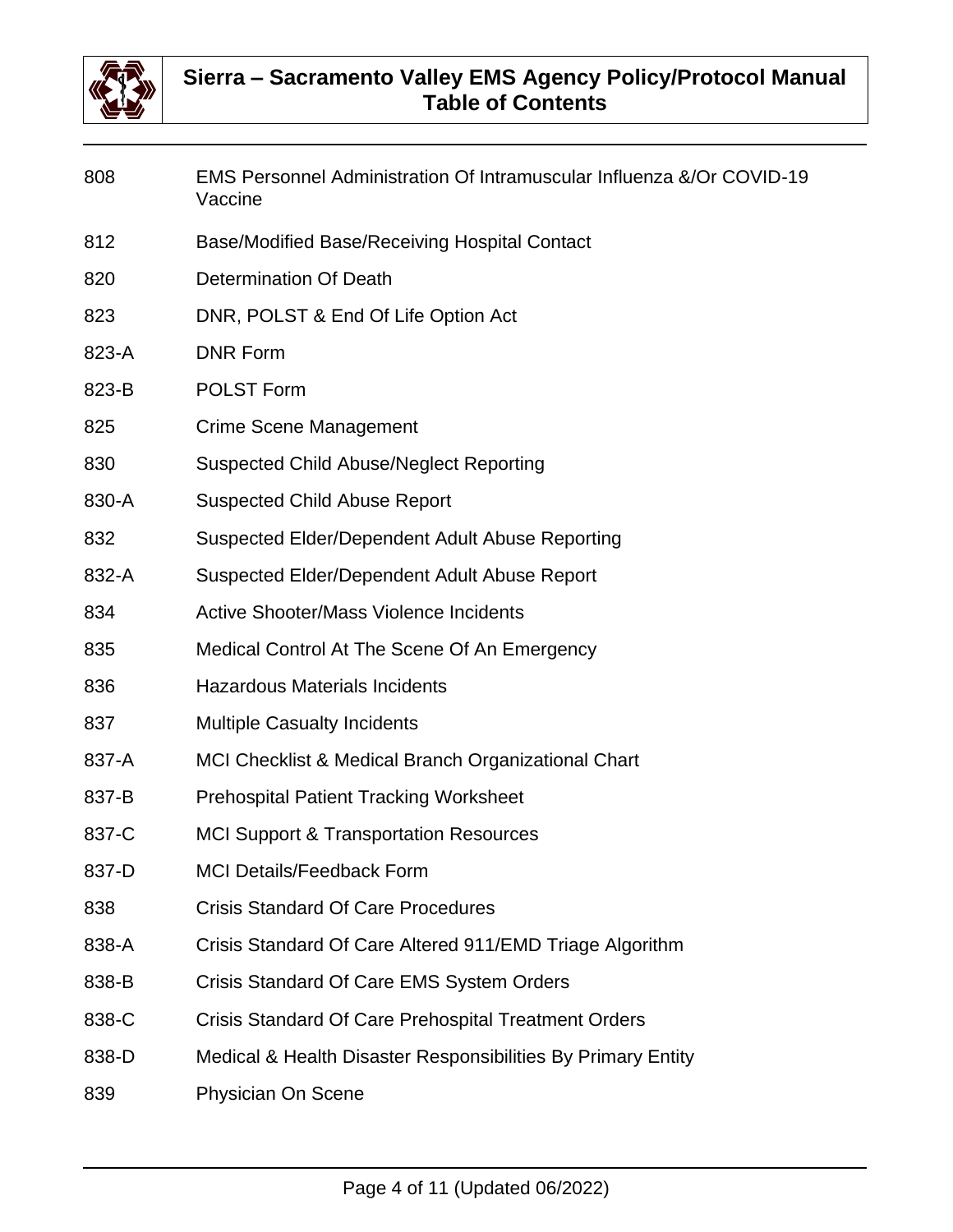

# **Sierra – Sacramento Valley EMS Agency Policy/Protocol Manual Table of Contents**

| 840                                                | <b>Medical Control For Transfers between Acute Care Facilities</b>                                          |  |
|----------------------------------------------------|-------------------------------------------------------------------------------------------------------------|--|
| 841                                                | Paramedic Monitoring Of Magnesium Sulfate, Nitroglycerin, Heparin, &/Or<br>Amiodarone Infusions During IFTs |  |
| 842                                                | Paramedic Monitoring Of Blood Transfusions During IFTs                                                      |  |
| 843                                                | Paramedic Utilization Of Automatic Transport Ventilators During IFTs                                        |  |
| 844                                                | <b>Transfer Of Patient Care</b>                                                                             |  |
| 848                                                | Reduction/Cancellation Of ALS Response                                                                      |  |
| 850                                                | <b>Refusal Of EMS Care</b>                                                                                  |  |
| 850-A                                              | <b>Refusal Of EMS Care Form</b>                                                                             |  |
| 851                                                | <b>EMS Care Of Minor Patients</b>                                                                           |  |
| 852                                                | <b>Patient Restraint Mechanisms</b>                                                                         |  |
| 853                                                | <b>Tasered Patient Care &amp; Transport</b>                                                                 |  |
| 860                                                | Trauma Triage Criteria                                                                                      |  |
| 862                                                | <b>EMS Aircraft Utilization</b>                                                                             |  |
| 883                                                | Prohibition On Carrying of Weapons by EMS Personnel                                                         |  |
| 890                                                | <b>Communication Failure</b>                                                                                |  |
| <b>Adult Patient Treatment Protocols (BLS/ALS)</b> |                                                                                                             |  |
| <b>Cardiovascular</b>                              |                                                                                                             |  |
| $C-1$                                              | <b>Pulseless Arrest</b>                                                                                     |  |
| $C-2$                                              | <b>Return Of Spontaneous Circulation (ROSC)</b>                                                             |  |

- C-3 Bradycardia With Pulses
- C-4 Tachycardia With Pulses
- C-5 Ventricular Assist Device (VAD)
- C-6 Chest Discomfort/Suspected Acute Coronary Syndrome (ACS)

## **Respiratory**

R-1 Airway Obstruction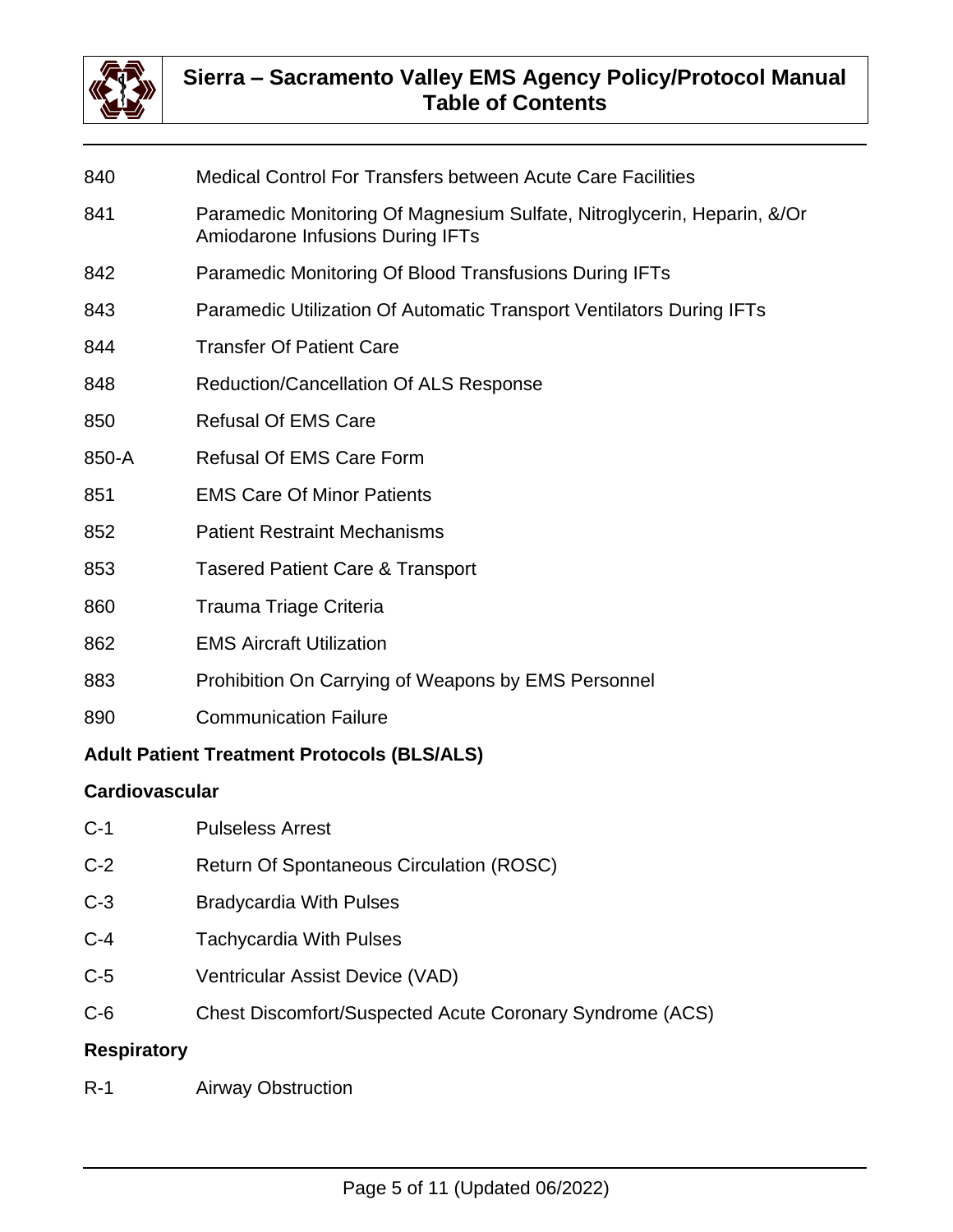

- R-2 Respiratory Arrest
- R-3 Acute Respiratory Distress

#### **Medical**

- M-1 **Allergic Reaction/Anaphylaxis**
- M-3 Phenothiazine/Dystonic Reaction
- M-4 BLS Naloxone Administration For Suspected Opioid Overdose
- M-5 **Ingestions & Overdoses**
- M-6 General Medical Treatment
- M-7 Nausea/Vomiting
- M-8 Pain Management
- M-9 CO Exposure/Poisoning
- M-10 Finger Stick Blood Glucose Testing By EMT Personnel

## **Neurological**

- N-1 Altered Level Of Consciousness
- N-2 Seizure
- N-3 Suspected Stroke

# **Obstetrics/Gynecology**

OB/G-1 Childbirth

## **Environmental**

- E-1 Hyperthermia
- E-2 Hypothermia & Avalanche Resuscitation
- E-3 Frostbite
- E-4 Bites/Envenomations
- E-7 Hazardous Material Exposure
- E-8 Nerve Agent Treatment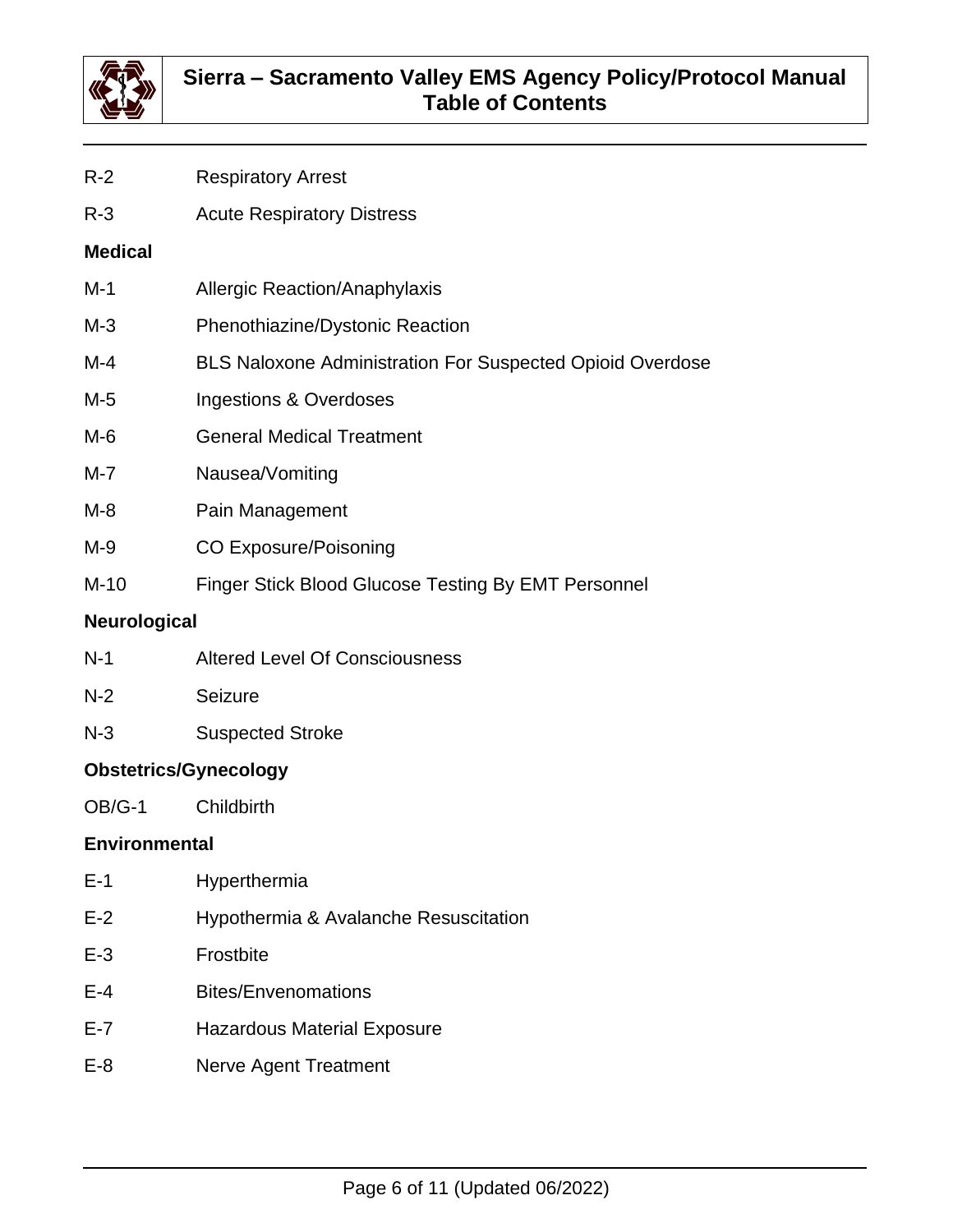

# **Trauma**

| $T-1$   | <b>General Trauma Management</b>                                 |
|---------|------------------------------------------------------------------|
| $T-2$   | <b>Tension Pneumothorax</b>                                      |
| $T-3$   | Suspected Moderate/Severe Traumatic Brain Injury (TBI)           |
| $T-4$   | Hemorrhage                                                       |
| $T-5$   | <b>Burns</b>                                                     |
|         | <b>Pediatric Patient Treatment Protocols (BLS/ALS)</b>           |
| $P-1$   | <b>General Pediatric Protocol</b>                                |
| $P-2$   | <b>Neonatal Resuscitation</b>                                    |
| $P-3$   | <b>Brief Resolved Unexplained Event (BRUE)</b>                   |
| $P - 4$ | <b>Pediatric Pulseless Arrest</b>                                |
| $P-6$   | Pediatric Bradycardia - With Pulses                              |
| $P - 8$ | Pediatric Tachycardia – With Pulses                              |
| $P-10$  | Pediatric Foreign Body Airway Obstruction                        |
| $P-12$  | <b>Pediatric Respiratory Failure/Arrest</b>                      |
| $P-14$  | Pediatric Respiratory Distress - Wheezing                        |
| $P-16$  | <b>Pediatric Respiratory Distress - Stridor</b>                  |
| $P-18$  | <b>Pediatric Allergic Reaction/Anaphylaxis</b>                   |
| $P-20$  | <b>Pediatric Shock</b>                                           |
| $P-22$  | <b>Pediatric Overdose/Poisoning</b>                              |
| $P-24$  | <b>Pediatric Altered Level Of Consciousness</b>                  |
| $P-26$  | <b>Pediatric Seizure</b>                                         |
| $P-28$  | Pediatric Suspected Moderate/Severe Traumatic Brain Injury (TBI) |
| $P-34$  | Pediatric Pain Management                                        |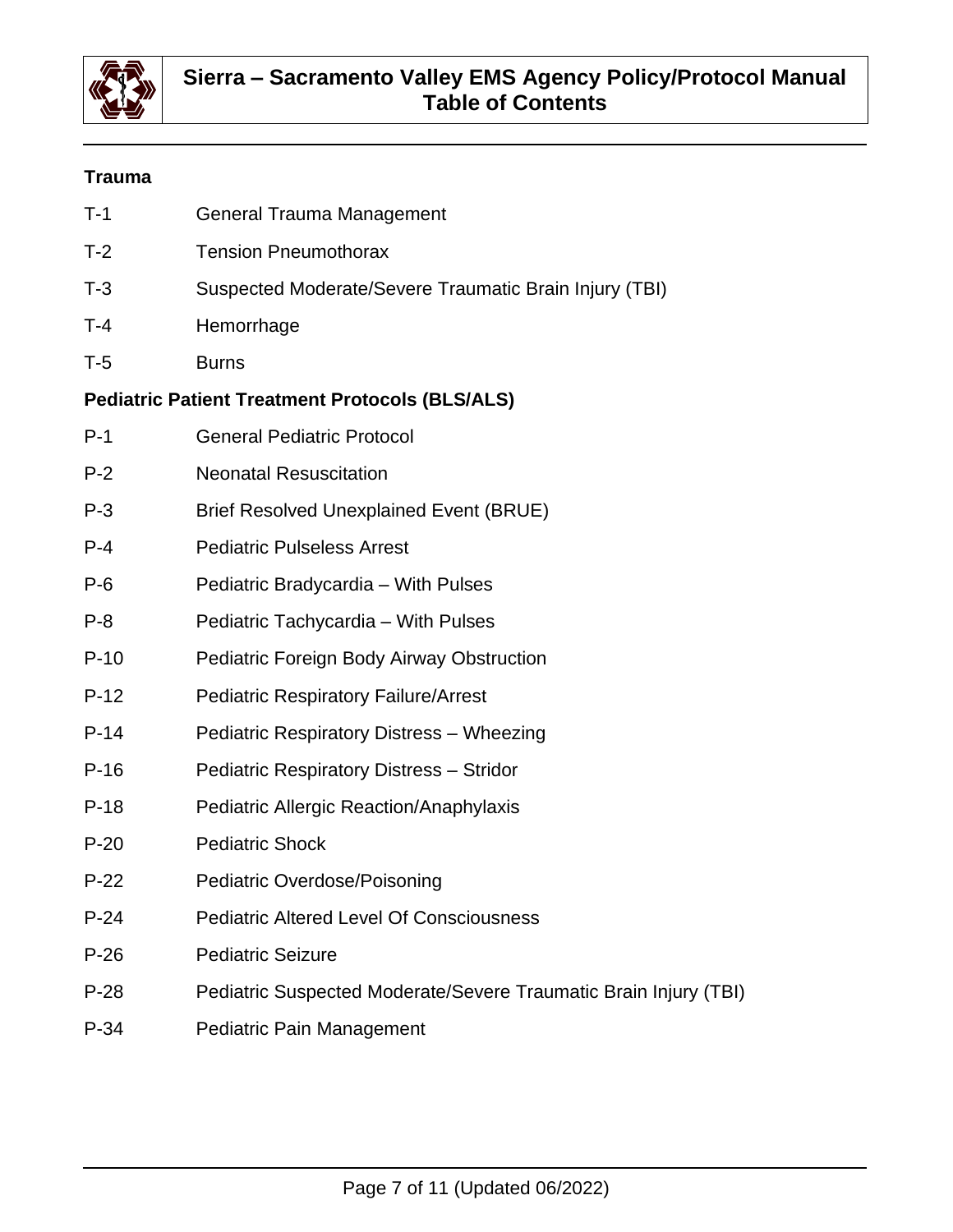

# **Adult Patient Treatment Protocols (LALS)**

# **Cardiovascular**

| $C-1$              | <b>Pulseless Arrest</b>                                  |  |
|--------------------|----------------------------------------------------------|--|
| $C-2$              | <b>Return Of Spontaneous Circulation (ROSC)</b>          |  |
| $C-3$              | <b>Bradycardia With Pulses</b>                           |  |
| $C-4$              | <b>Tachycardia With Pulses</b>                           |  |
| $C-5$              | Ventricular Assist Device (VAD)                          |  |
| $C-6$              | Chest Discomfort/Suspected Acute Coronary Syndrome (ACS) |  |
| <b>Respiratory</b> |                                                          |  |
| $R-1$              | <b>Airway Obstruction</b>                                |  |
| $R-2$              | <b>Respiratory Arrest</b>                                |  |
| $R-3$              | <b>Acute Respiratory Distress</b>                        |  |
| <b>Medical</b>     |                                                          |  |
| $M-1$              | <b>Allergic Reaction/Anaphylaxis</b>                     |  |
| $M-5$              | <b>Ingestions &amp; Overdoses</b>                        |  |
| $M-6$              | <b>General Medical Treatment</b>                         |  |
| $M-8$              | Pain Management                                          |  |
| M-9                | <b>CO Exposure/Poisoning</b>                             |  |
| Neurological       |                                                          |  |
| $N-1$              | <b>Altered Level Of Consciousness</b>                    |  |
| $N-2$              | Seizure                                                  |  |
| $N-3$              | <b>Suspected Stroke</b>                                  |  |

## **Obstetrics/Gynecology**

OB/G-1 Childbirth

## **Environmental**

E-1 Hyperthermia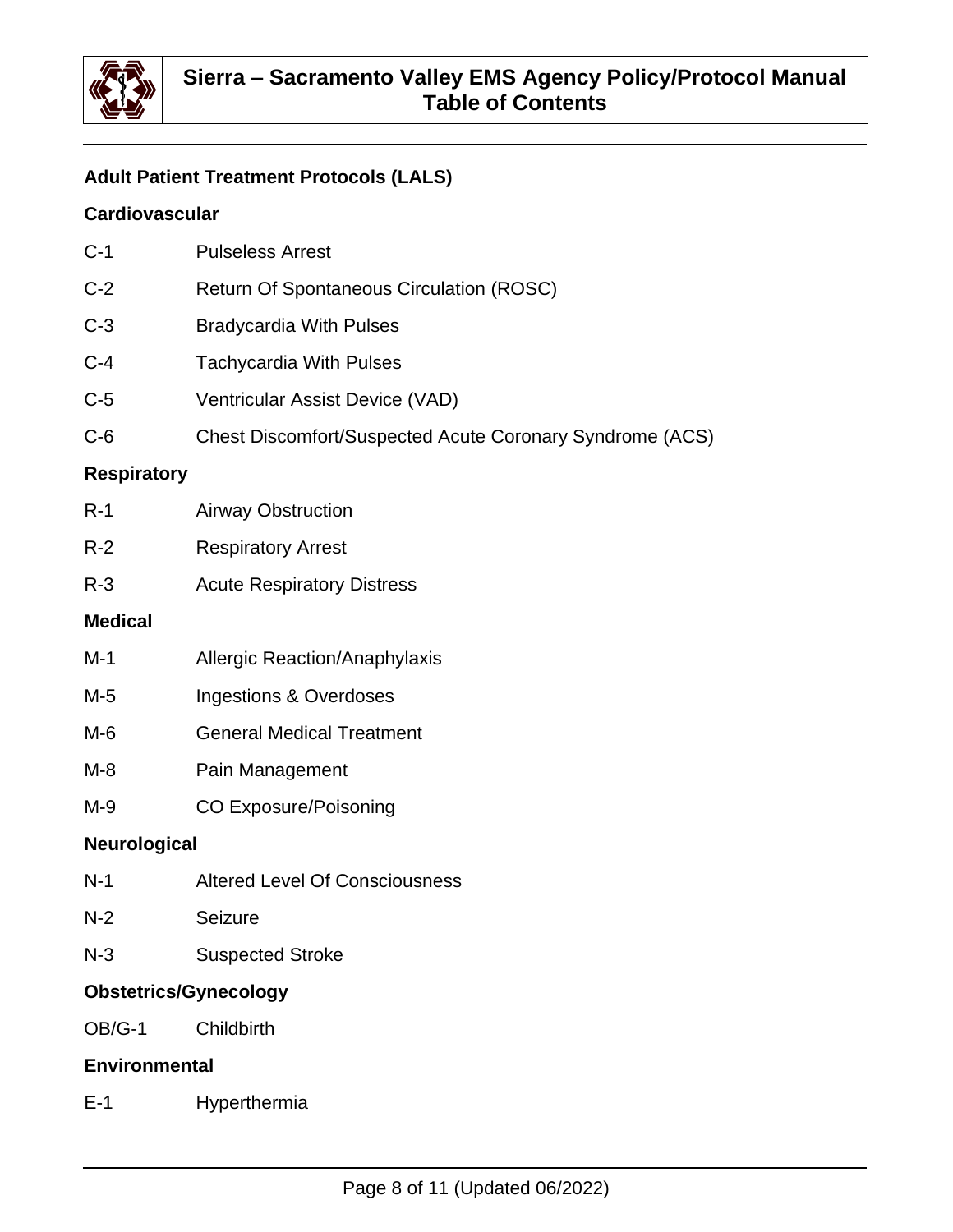

- E-2 Hypothermia & Avalanche Resuscitation
- E-3 Frostbite
- E-4 Bites/Envenomations
- E-7 Hazardous Material Exposure
- E-8 Nerve Agent Treatment

#### **Trauma**

- T-1 General Trauma Management
- T-3 Suspected Moderate/Severe Traumatic Brain Injury (TBI)
- T-4 Hemorrhage
- T-5 Burns

## **Pediatric Patient Treatment Protocols (LALS)**

| $P-1$   | <b>General Pediatric Protocol</b>                |
|---------|--------------------------------------------------|
| $P-2$   | <b>Neonatal Resuscitation</b>                    |
| $P-3$   | <b>Brief Resolved Unexplained Event (BRUE)</b>   |
| $P - 4$ | <b>Pediatric Pulseless Arrest</b>                |
| $P-6$   | Pediatric Bradycardia - With Pulses              |
| $P-8$   | Pediatric Tachycardia – With Pulses              |
| $P-10$  | <b>Pediatric Foreign Body Airway Obstruction</b> |
| $P-12$  | <b>Pediatric Respiratory Failure/Arrest</b>      |
| $P-14$  | Pediatric Respiratory Distress - Wheezing        |
| $P-16$  | <b>Pediatric Respiratory Distress - Stridor</b>  |
| $P-18$  | Pediatric Allergic Reaction/Anaphylaxis          |
| $P-20$  | <b>Pediatric Shock</b>                           |
| $P-22$  | <b>Pediatric Overdose/Poisoning</b>              |
| $P-24$  | <b>Pediatric Altered Level Of Consciousness</b>  |
| $P-26$  | <b>Pediatric Seizure</b>                         |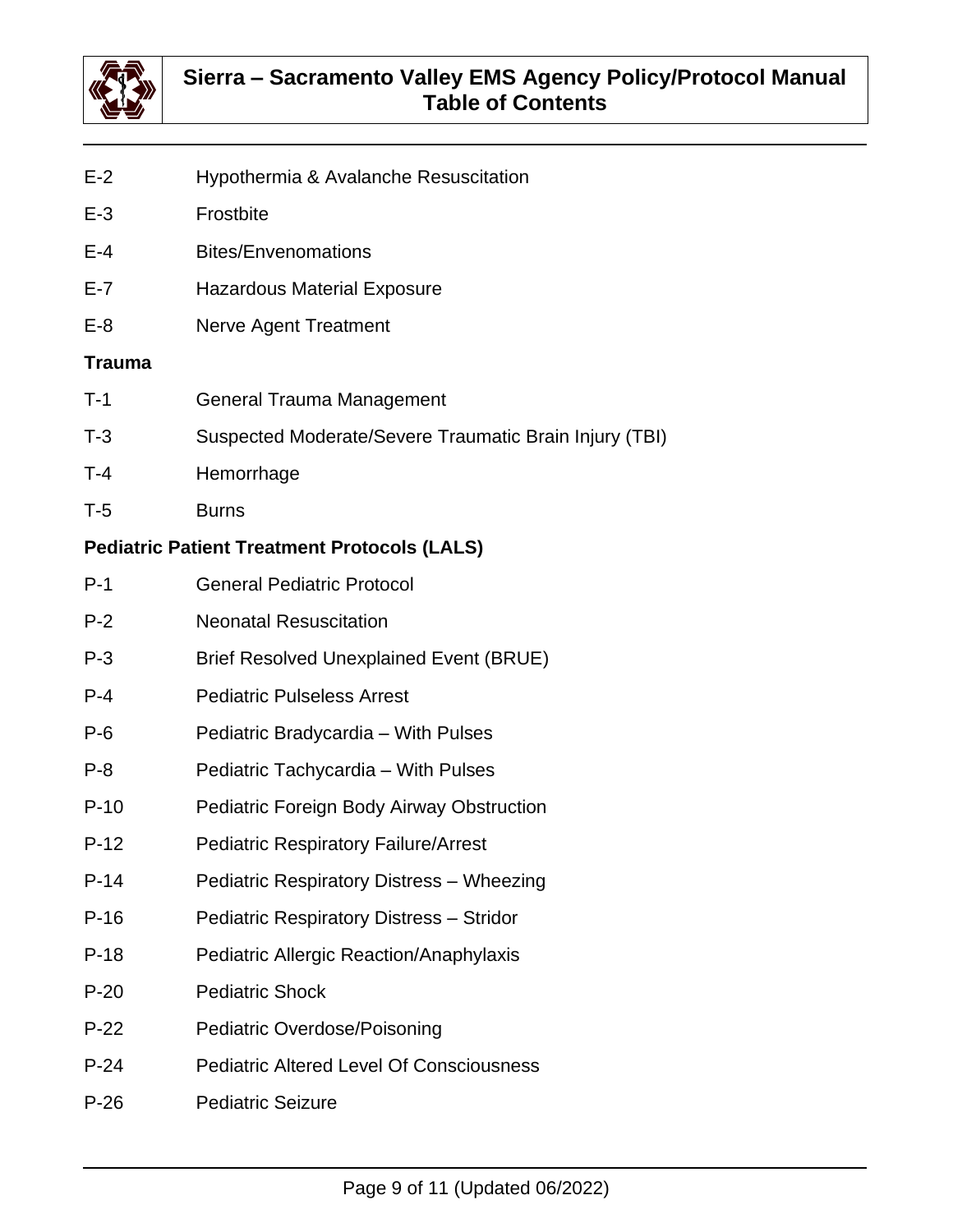

- P-28 Pediatric Suspected Moderate/Severe Traumatic Brain Injury (TBI)
- P-34 Pediatric Pain Management

# **SECTION 900 – EMS PERSONNEL**

- 900 Index
- 901 EMT Initial & Renewal Certification
- 901-A EMT Skills Competency Verification Form
- 902 AEMT Initial & Renewal Certification
- 902-A AEMT Skills Competency Verification Form
- 903 EMT/AEMT Investigation, Discipline & Certification Action
- 904 EMR Initial & Renewal Certification
- 904-A EMR Skills Competency Verification Form
- 913 Paramedic Accreditation
- 913 A Paramedic Employee Status Report Form
- 915 MICN Authorization/Reauthorization
- 927 EMS Incident Reporting & Investigation
- 927 A Prehospital Provider Incident Tracking Form

## **SECTION 1000 – TRAINING PROGRAMS**

- 1000 Index
- 1001 EMS CE Provider Approval/Requirements
- 1001–A EMS CE Provider Application
- 1002 EMT Training Program Approval/Requirements
- 1003 AEMT Training Program Approval/Requirements
- 1004 EMR Training Program Approval/Requirements
- 1005 Paramedic Training Program Approval/Requirements
- 1006 PSFA Training Program Approval/Requirements
- 1007 EMS Student Field Training